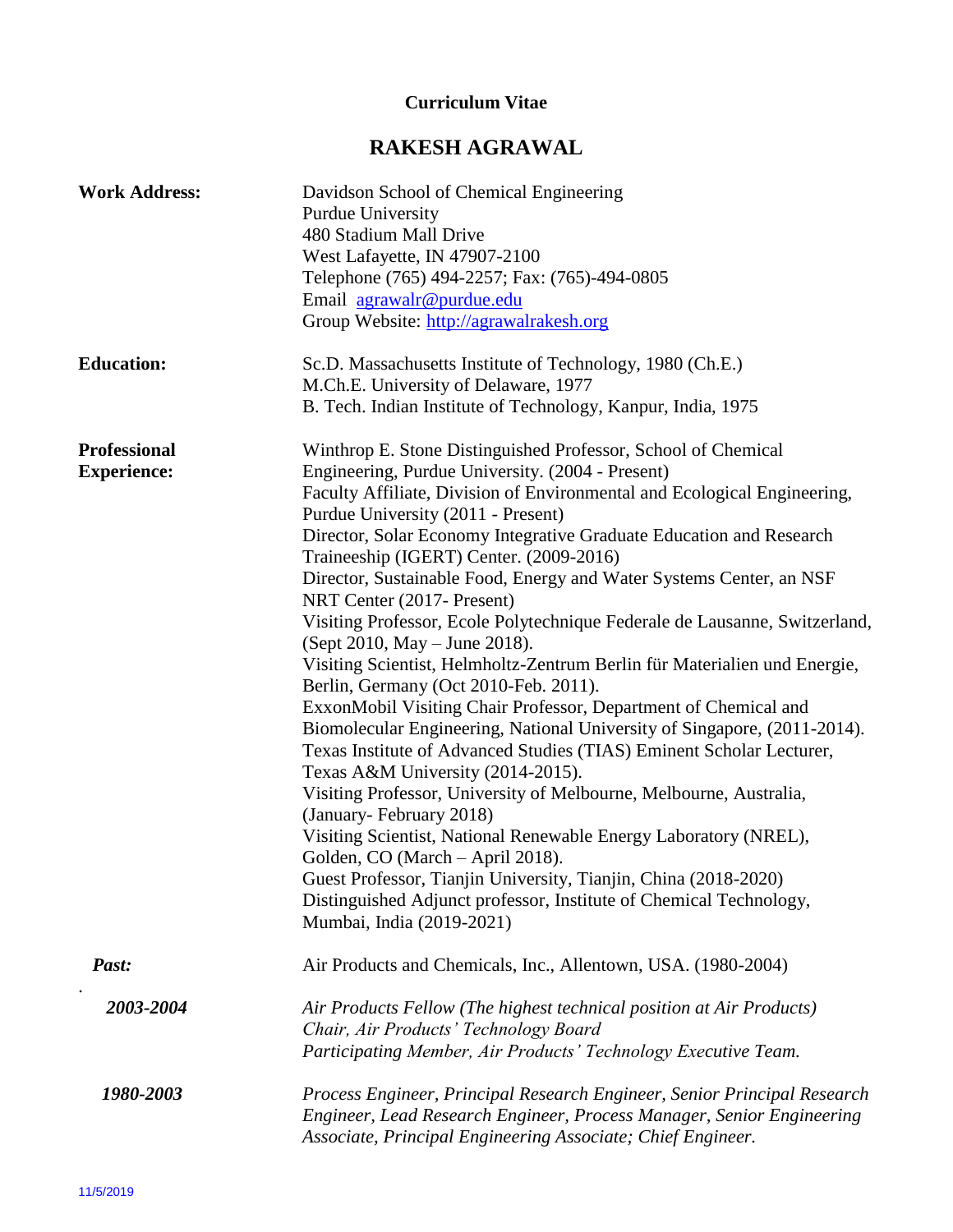| <b>Managerial</b><br><b>Experience:</b> | At Air Products, supervised and coordinated teams of about a dozen<br>chemical engineers; provided technical leadership in the areas of gas<br>separation and gas liquefaction; provided linkage between research,<br>development, process, and business groups; supported technical sales;<br>prepared R&D budgets and planned long and short-term R&D projects.<br>Established a state-of-the art Process Synthesis group for separation process<br>evaluation, development and commercialization.                                                                                                                                                                                                                                                                                                                                                                                                                                                                                   |
|-----------------------------------------|----------------------------------------------------------------------------------------------------------------------------------------------------------------------------------------------------------------------------------------------------------------------------------------------------------------------------------------------------------------------------------------------------------------------------------------------------------------------------------------------------------------------------------------------------------------------------------------------------------------------------------------------------------------------------------------------------------------------------------------------------------------------------------------------------------------------------------------------------------------------------------------------------------------------------------------------------------------------------------------|
|                                         | Instrumental in developing and driving Air products' "New Waves"<br>document that set out some major growth opportunities for Air Products<br>based on the emerging social and technological trends and many of the<br>opportunities were implemented.                                                                                                                                                                                                                                                                                                                                                                                                                                                                                                                                                                                                                                                                                                                                 |
| <b>Research Interests:</b>              | Solution processed electronic devices including solar cells; Nanoparticle<br>synthesis and use; Energy systems analysis; Energy transformation and use<br>issues for solar, natural gas, coal, biomass and hydrogen economy; Novel<br>separation processes using distillation, membranes and adsorption; Process<br>development; Cryogenics and gas liquefaction processes.                                                                                                                                                                                                                                                                                                                                                                                                                                                                                                                                                                                                            |
| <b>Patent</b><br><b>Activities:</b>     | One hundred and twenty-six U.S. patents; nearly five hundred<br>non-U.S. patents; and eight pending US Patent Applications.<br>The patented ideas have been applied to over 100 operating plants<br>with the total capital investments of multibillion dollars.                                                                                                                                                                                                                                                                                                                                                                                                                                                                                                                                                                                                                                                                                                                        |
| <b>Publications and</b>                 | Two hundred seven technical papers (One hundred fifty-five in<br>refereed journals)                                                                                                                                                                                                                                                                                                                                                                                                                                                                                                                                                                                                                                                                                                                                                                                                                                                                                                    |
| <b>Presentations</b>                    | One hundred ninety-six technical presentations and two hundred fifty-<br>eight invited lectures<br>Co-author of ten annual technology symposium papers. This is a<br>$\qquad \qquad -$<br>prestigious proprietary annual symposium at Air Products and Chemicals                                                                                                                                                                                                                                                                                                                                                                                                                                                                                                                                                                                                                                                                                                                       |
| <b>Professional Societies:</b>          | Member of the American Chemical Society (ACS), Institute of Electrical<br>and Electronic Engineers (IEEE), Material Research Society (MRS),<br>Sigma-Xi, U.S. National Academy of Engineering (NAE); Fellow of the<br>American Institute of Chemical Engineers (AIChE), American Academy<br>of Arts and Sciences (AAAS), Indian National Academy of Engineering<br>(INAE) and National Academy of Inventors (NAI).                                                                                                                                                                                                                                                                                                                                                                                                                                                                                                                                                                     |
| <b>Professional Service:</b>            | AIChE's Separations Division: Second Vice Chair to Chair and then past<br>$\qquad \qquad -$<br>Chair (1993-1995); Awards Committee Member (1992-1994);<br>Publications Committee Co-Chair (1992-1994)<br>Chair, AIChE's 2 <sup>nd</sup> Topical Conference on Separations (1995)<br>$\overline{\phantom{a}}$<br>AIChE Publications Quality Team, Member (1995-1996)<br>$\qquad \qquad \blacksquare$<br>IChemE's Distillation and Absorption '97 Conference, Technical<br>$\qquad \qquad \blacksquare$<br>Committee Member (1995 -1997)<br>U.S. Member of International Institute of Refrigeration (IIR):<br>$\qquad \qquad \blacksquare$<br>Commission A3 (1996-1999), Commission A2 (2000-2007); vice<br>President of commission A2 (2003-2007)<br>Trustee CACHE Corporation (1997 - 2005)<br>$\overline{\phantom{a}}$<br>Chemical Engineering Technology Operating Council (CTOC) of<br>$\overline{\phantom{a}}$<br>AIChE: Member (1999-2007); Vice Chair and then Chair (2001-2002) |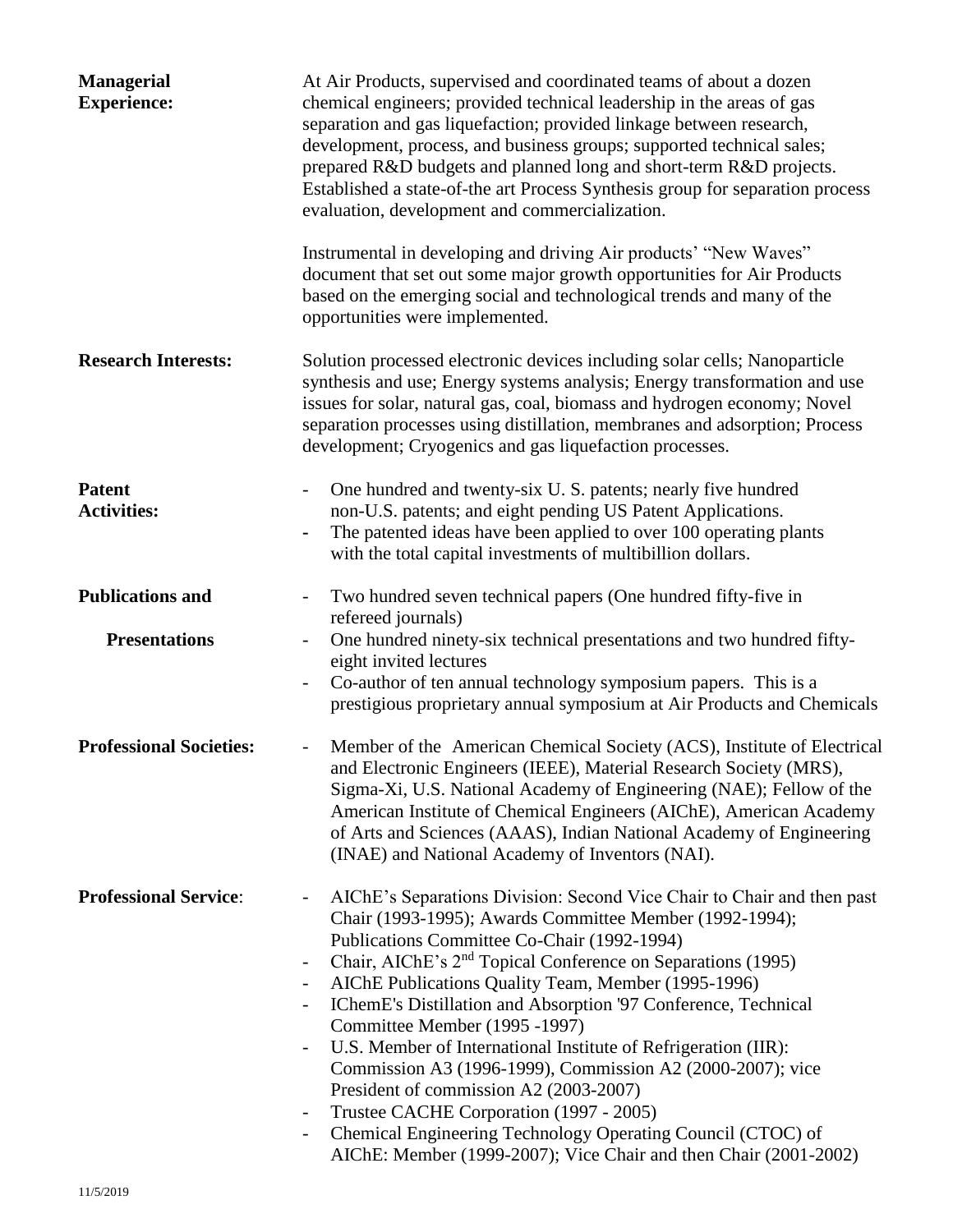- Consulting Editor, Separations, AIChE Journal (1999 2008)
- Fifth International Conference on Foundations of Computer-Aided Process Design (FOCAPD), Organizing Committee Member (1999)
- $12<sup>th</sup>$  Intersociety Cryogenic Symposium in Atlanta, Co-Chair (2000)
- Chair, Gordon Research Conference 2000 on Separation and Purification
- Member, AIChE Awards Committee (1999-2003)
- Member, Search Committee for AIChE Journal's Chief-Editor (2000)
- Review Committee Member, International Dictionary of Refrigeration, IIR (2001-2003)
- Advisory Council member, School of Chemical and Biochemical Engineering, Cornell University (2002-2007)
- Member, U.S. National Research Council (NRC) Committee on Alternatives and strategies for Future Hydrogen Production and Use (2002-2004)
- Member, Bourns College of Engineering Council of Advisors, University of California, Riverside (2003 – 2005)
- Workshop participant, NRC Committee on Novel Approaches to the Management of Greenhouse Carbon (2003)
- Member, Department of Energy's (DOE) Hydrogen Merit Review Panel, NETL, Pittsburgh (2003, 2004, and 2007)
- Member, Technology Board, Air Products and Chemicals (2004-2007)
- Co-chair, Sixth FOCAPD (2004)
- Consultant, Air Products and Chemicals (2004- 2014)
- Member, U.S. National Academy of Engineering (NAE) Nominating Committee (2005)
- Member, NAE Peer Committee, Chemical Engineering Section (2004- 2007)
- Co-chair, National Science Foundation (NSF) Workshops on 'Separations Research Needs for the 21st Century', (2004)
- Member, NRC Panel on Fuel Cell Research (2004)
- Participant, AIChE Board's Strategy Planning Meeting (2004)
- Member, International Advisory Committee, Joint IIChE and AIChE conference, Mumbai, India (2004)
- Co chair, Energy Workshop at the Joint IIChE and AIChE conference, Mumbai, India (2004)
- Participant, U.S. Department of Energy's workshop on Separations (2005)
- Member, NSF Panel on Process Design and Control (2005)
- Member, AIChE Energy Commission (2005-2007)
- Member, NRC Board on Energy and Environmental Sciences (2005-11)
- Member, NRC Panel on DOE's Integrated Gasification Combined Cycle R&D Program (2005)
- Panel member, The H-Prize, Panel chaired by the U.S. Representative Bob Inglis, Chairman of the Science Research Subcommittee, U.S.Congress (2005)
- Member, Scientific Committee, Distillation & Absorption (2006)
- Member, AIChE Board of Directors (2006-2008)
- Member, NSF Panel on Separations (2006)
- Member, AIChE Fellow Review Committee (2006 2008)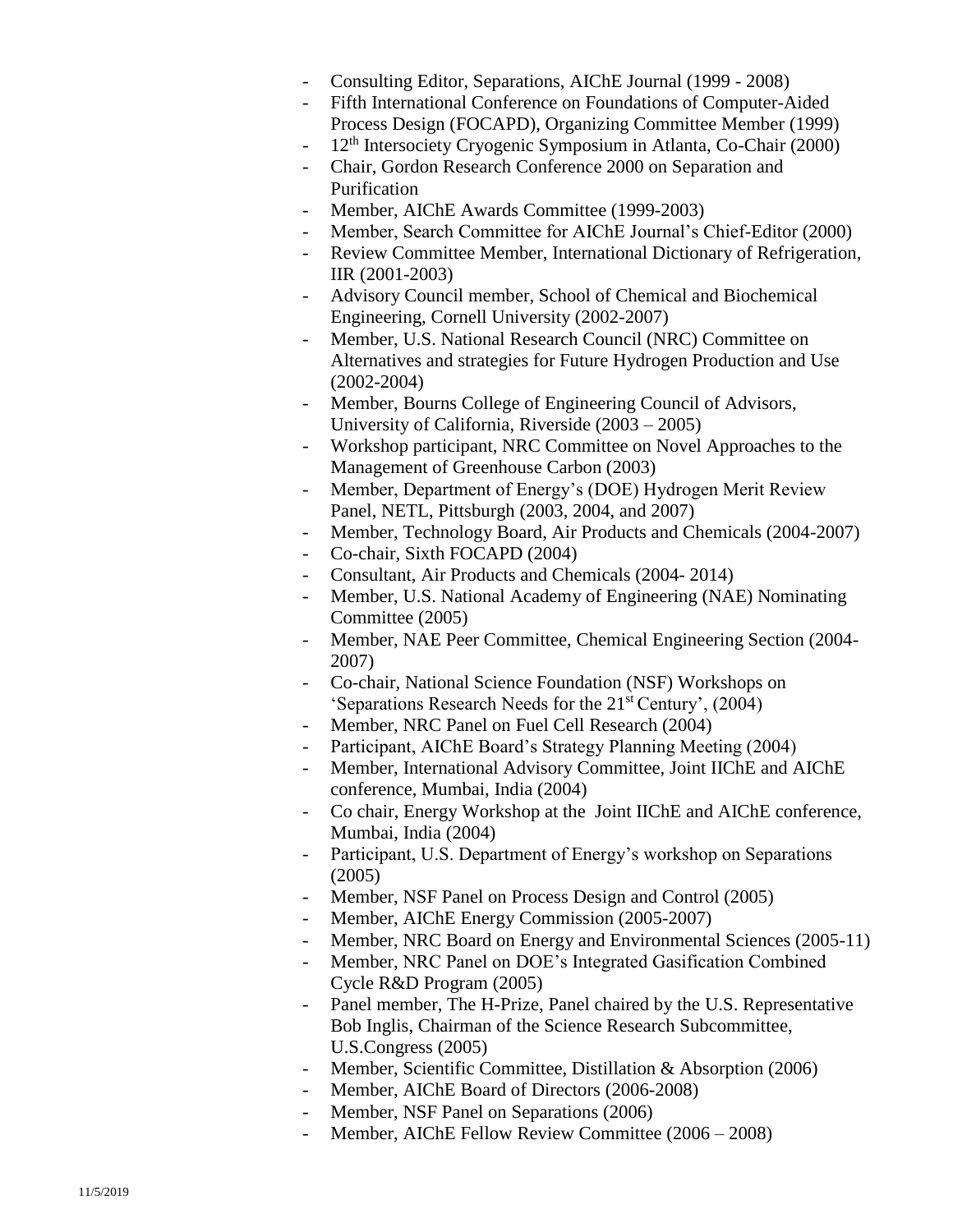- Member, NRC Committee on Assessment of Resource Needs for Fuel Cell and Hydrogen Technologies (2006-2008)
- Chemical Engineering Department Advisory Committee member, Worcester Polytechnic Institute, Worcester, MA (2007- 2012)
- Member, Technical Advisory Board, Dow Chemical (2007- 2014)
- Member, Technical Advisory Board, Kyrogen Ltd. (2007-2010)
- Member, Technical Advisory Board, Weyerhaeuser (2008- 2009)
- Member, AIChE Board Award Committee, (2008)
- Member, International Scientific Committee, Distillation & Absorption (2010)
- Member, AIChE International Committee,  $(2008 2009)$
- Member, Technical Advisory Committee, FOCAPD (2009)
- Member, Scientific Committee, 10<sup>th</sup> International Symposium on Process Systems Engineering, PSE'09, Brazil (2009)
- Member, National Academies' Renewables Panel for the Committee on America's Energy Future (2007-2008)
- Participant, NRC planning meeting for a Carbon Summit (2009)
- Member, NRC Committee on Plug in Hybrid Electric Vehicles (PHEV) (2009-2010)
- Member, Engineering Advisory Board, Genomatica (2009 )
- Member, International Program Committee, ESCAPE-21, Greece
- Member, Technical Advisory Board, ATMI (2010-2012)
- Guest member, European Federation of Chemical Engineering's (EFCE) Working Party on Fluid Separations (2010-)
- Member, Editorial Advisory Board, Industrial & Engineering Chemistry Research (2010-2012)
- Member, Board of Trustees AIChE Foundation (2011)
- Member, Editorial Board, Current Opinion in Chemical Engineering (2011- 2016)
- Vice Chair, Chemical Engineering Section, NAE (2011)
- Member, Editorial Advisory Board, Chemical Engineering Progress  $(2012-)$
- Chair, Chemical Engineering Section, NAE (2012)
- Team Member for the NSF international benchmarking study on Systems Engineering for Renewable and Clean Energy Manufacturing (SEEM), (2012)
- Member, Department of Chemical and Biomolecular Engineering Advisory Council, University of Delaware (2012- )
- Member, Scientific Committee, Distillation & Absorption-Conference 2014 in Friedrichshafen, Germany.
- Member, Consulting Editors Board, AIChE Journal (2012-).
- Member, Editorial Board, Chemie Ingenieur Technik Chemical Engineering and Technology – Energy Technology (2012- )
- Member, Aspen Tech Academy, Aspen Tech (2012 2017)
- Member, Scientific Committee, 7<sup>th</sup> International Symposium on Feedstock Recycling of Polymeric materials (7<sup>th</sup> ISFR), New Delhi, India, October 2013
- Participant, National Academy of Engineering (NAE) workshop on 'Educate to Innovate', Washington DC, October, 2013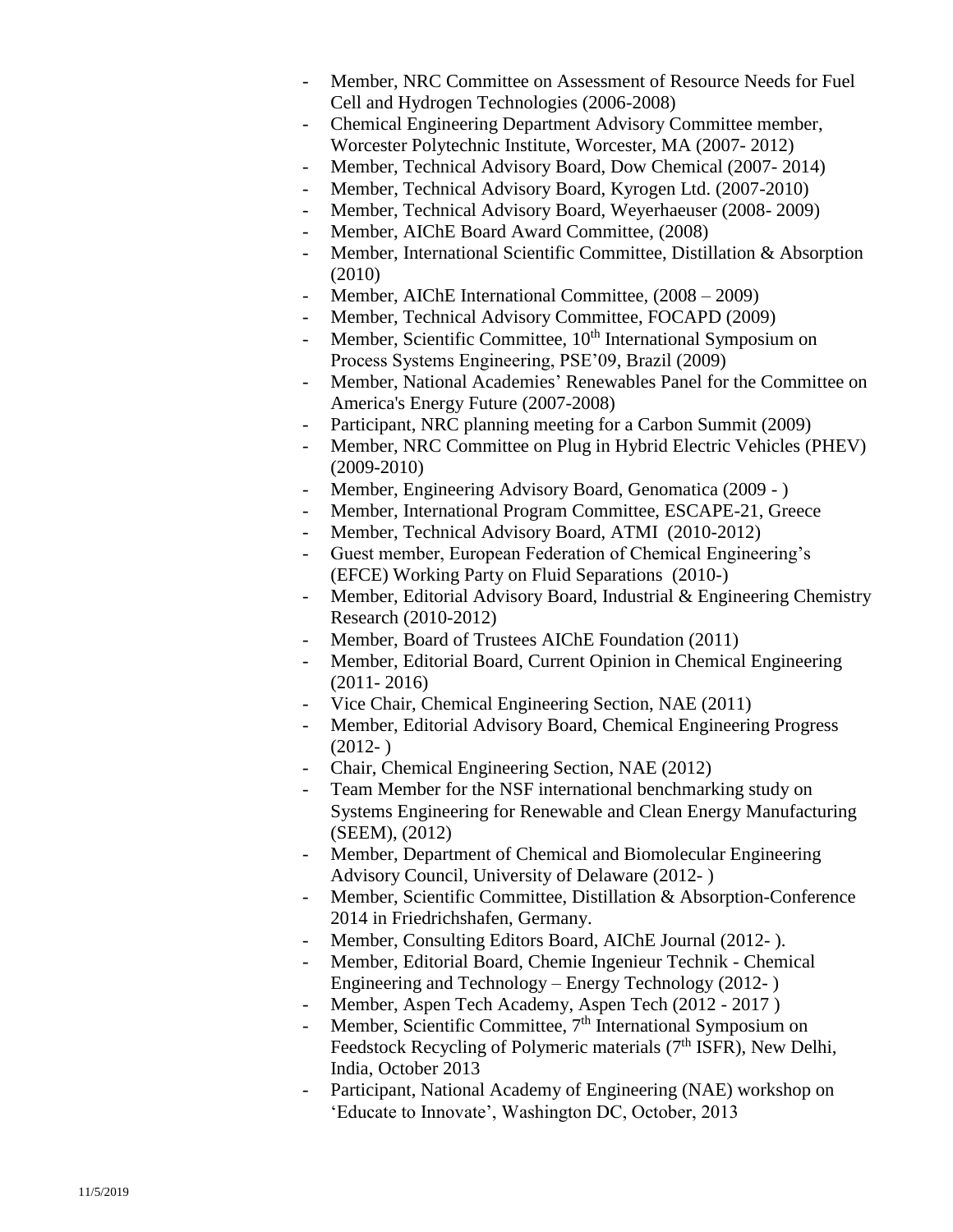- Member, International Programming committee,  $8<sup>th</sup>$  International Conference on Foundations of Computer-Aided Process Design (FOCAPD 2014), Seattle, July, 2014
- Member, International Advisory Committee, Second International Conference on Advanced Materials for Power Engineering (ICAMPE-2016), Kottayam, Kerala, India.
- Member, International Conference on Sustainable Chemical Product and Process Engineering (SCPPE), International Academic Committee, Nanjing, China, June (2016).
- Member, Department of Chemical and Biomolecular Engineering Advisory Council, Lehigh University (2016- )
- Member, International Advisory Team, International Conference on Emerging Materials and Applications (ICEMA), Allahabad, India, Feb., 2017
- Member, Scientific Advisory Committee, Separations Technology IX: New Frontiers in Media, Techniques, and Technologies, Engineering Conferences International (ECI), Albufeira, Portugal, March 2017
- Member, Committee on Membership (CoM), National Academy of Engineering, (2017-2020)
- Member, International Program Committee, Process Systems Engineering, PSE 2018, San Diego, July, 2018
- Member, Scientific Committee, Distillation & Absorption conference, Florence, Italy, September 2018
- Panel Member, Role of Indian Diaspora in Capacity Building for Affordable Solar Power, Presentation of solar strategy to Indian Prime Minister Narendra Modi, External Affairs Minister Sushma Sawraj and Energy Minister R. K. Singh, August, 2018
- Editorial Board member, Journal of Advanced Manufacturing and Processing (2018-Present)
- Panelist, Role of Indian Diaspora in Capacity Building for Affordable Solar Power, 15th Pravasi Bharatiya Divas (PBD) Convention, Varanasi, India, January 2019
- Member, International Programming Committee (IPC), Foundations of Computer Aided Design (FOCAPD) 2019
- Member, International Advisory Committee, Third International Conference on Advanced Materials for Power Engineering (ICAMPE), Kottayam, Kerala, India, August 2019
- Committee Member, SCPPE 2019, 5<sup>th</sup> International Conference on Sustainable Chemical Product and Process Engineering, Tianjin, China, June – July,  $2019$
- Member, Technical Review panel for the Materials and Chemicals Science & Technology Directorate, National Renewable Energy Lab (NREL), Golden, CO, 2019-2021
- Member, Penn State Chemical Engineering External Review Committee, University Park, PA, 2019

#### **Awards and Honors:** - Youngest Ever Recipient of the Air Products' Prestigious Chairman's Award (1992)

- **-** Extraordinary Quality Award from Air Products and Chemicals (1992)
- Presidential Citation for Outstanding Achievement from the University of Delaware (1995)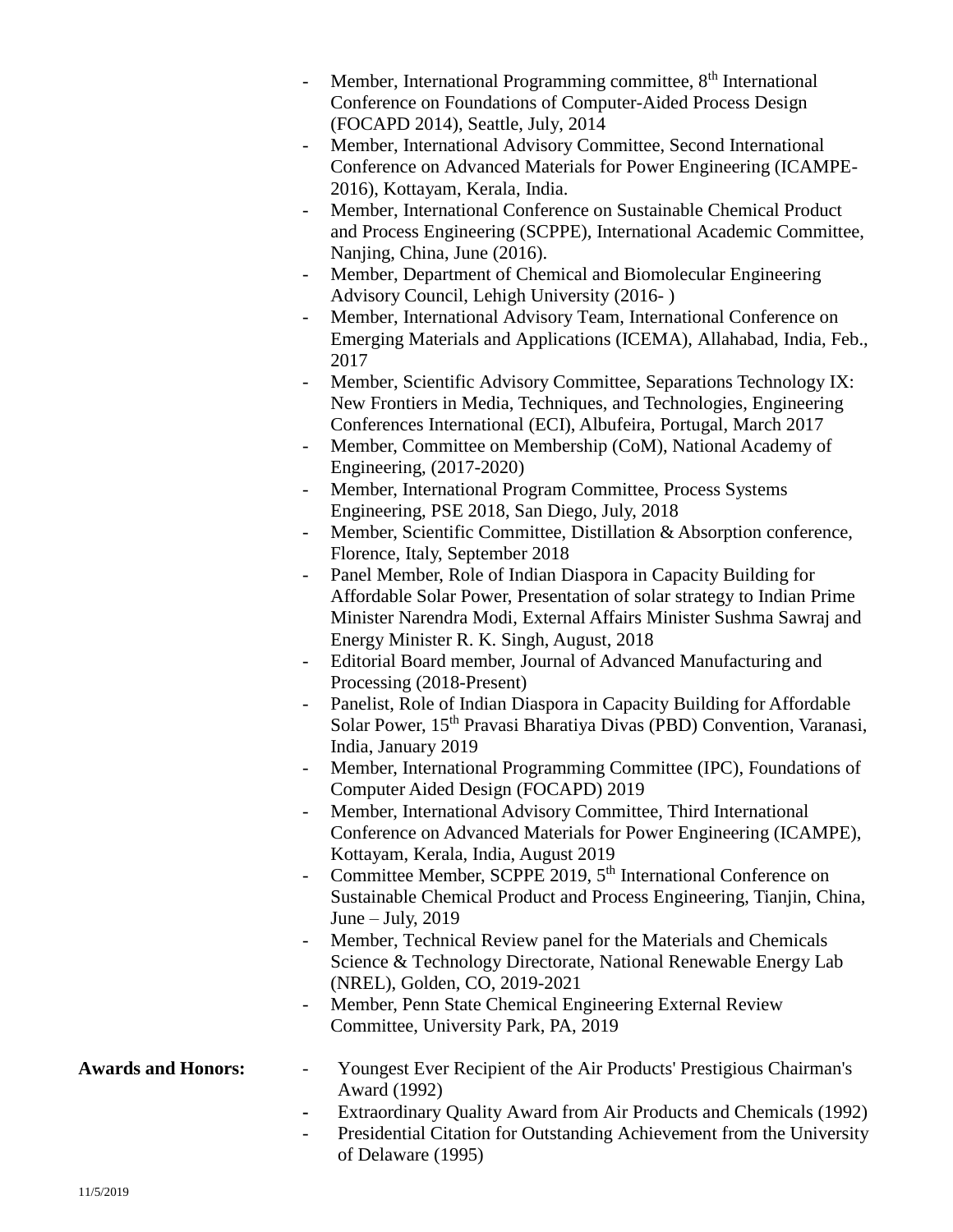- Institute Award for Excellence in Industrial Gases Technology from the AIChE (1998)
- Clarence G. Gerhold Award, Separations Division, AIChE (2001)
- Alkyl Amines Dr. B. D. Tilak Chemcon Distinguished Speaker, Indian Institute of Chemical Engineers (IIChE) 2001
- Honorary Fellow, Indian Institute of Chemical Engineers (2001)
- Who's Who in the World, (Marquis,  $18^{th}$  Edition, 2001)
- Diamond Award for Inventor on One Hundred United States Patents, Air Products and Chemicals (2001)
- Member, U. S. National Academy of Engineering, NAE (2002)
- BAYER Lecture, Carnegie Mellon University (April, 2002)
- Air Products' Equipment Innovation Award for The AP-X™ Hybrid LNG Process (2003)
- J&E Hall Gold Medal, Institute of Refrigeration, UK (2004)
- Who's Who in America, Who's Who in Science and Engineering, Who's Who in Finance & Business
- Regents' Lecturer, University of California, Los Angeles (2004)
- Distinguished Faculty Seminar: Advanced Power Sources, University of Michigan, Ann Arbor (2004)
- Professor B. D. Tilak Visiting Fellowship Lecture, Institute of Chemical Technology, University of Mumbai, India (2004)
- AIChE Institute Lecture r (2005)
- Chemical Engineering Practice Award, AIChE (2006)
- V.V. Mariwala Visiting Professorship, UICT, Mumbai, India (2007)
- Industrial Research Institute (IRI) Achievement Award (2007)
- Chemical Weekly's Padmashri Dr. G. P. Kane CHEMCON Distinguished Speaker Award, IIChE (2007 )
- AIChE Fuels and Petrochemicals Division Award (2008)
- Lecture on 'Energy Systems Analysis' voted as the best presentation at the Pan American Institute (PASI) workshop, Argentina (2008)
- W.R. Marshall Founders' Lecture, University of Wisconsin (2008)
- Tis Lahiri Lecture, Vanderbilt University (2008)
- C. K. Murthy Memorial Lecture, IIChE (2008)
- Inaugural winner of Excellence in Gas Processing Award, Annual Gas Processing Symposium, Qatar (2009 )
- AIChE Fellow (2009)
- Pirkey Lecture, University of Texas, Austin (2010)
- Hugh M. Hulbert Memorial Lecture, Northwestern University, (2011)
- Hess Lecture, University of Virginia, (2011)
- AIChE Founders Award (2011)
- Foreign Fellow, Indian National Academy of Engineering (2011)
- ExxonMobil Visiting Chair Professor, Department of Chemical and Biomolecular Engineering, National University of Singapore, (2011 - 2014 )
- National Medal of Technology and Innovation from the President of the United States of America, (2011), (The highest honor given by the U.S. goverment for Technology and Innovation)
- Ken Nobe Founders Lecture, Univ. of California, Los Angeles (2012)
- Distinguished Alumnus Award, Indian Institute of Technology, Kanpur (2012)
- Padmavibhushan Professor M. M. Sharma CHEMCON Distinguished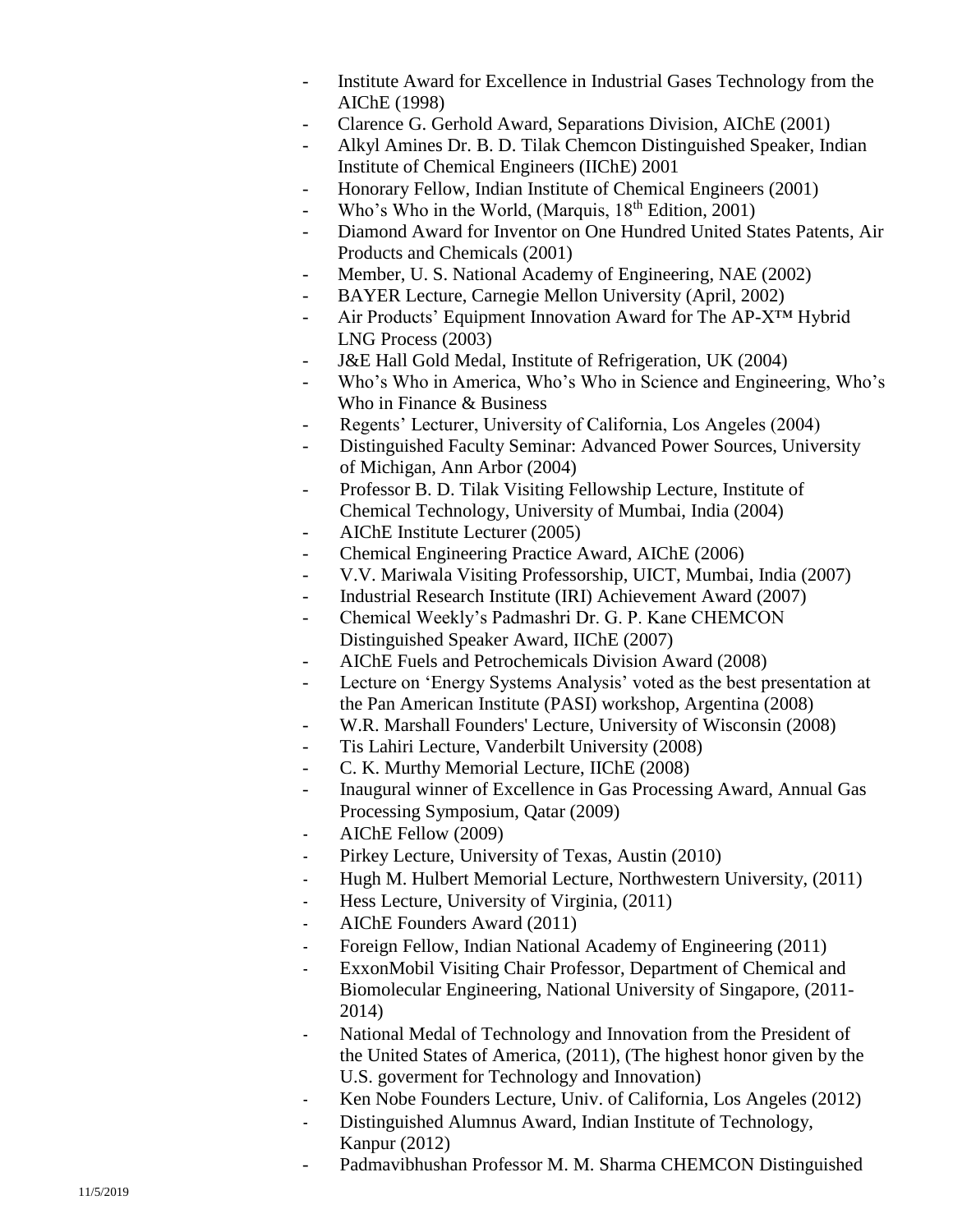Speaker Award, IIChE (2012)

- Fellow, American Academy of Arts and Sciences, AAAS (2013)
- Shreve Award for excellence in Teaching, Chemical Engineering, Purdue University, (2013)
- Allan P. Colburn Honorary Lecturer, E. I. du Pont de Nemours and Company (2013)
- Annual KAIST CBE Global Distinguished Lecturer, Korea, (2013)
- Fellow, National Academy of Inventors (2014)
- Texas A&M University Institute for Advanced Study Faculty Fellow, Texas A&M (2014 -2015)
- Morrill Award, Purdue University (2014)
- Prof. C.V. Seshadri Memorial Distinguished Lecture, IIT Bombay, Mumbai, India, (2014)
- Distinguished Lindsay Lecturer, Texas A&M University, (2014)
- Distinguished Member, The National Society of Collegiate Scholars, NSCS (2014)
- TIAS Eminent Scholar Lecturer, Texas A&M University (2015)
- Berkeley Lectures, Univ. of California, Berkeley (2015)
- Schlumberger Lecture, DB. Robinson lecture series, University of Alberta, Edmonton, Canada, (2015)
- Inducted in Purdue Innovator Hall of Fame (2015)
- Shinnar Lecture, Chemical Engineering Department, City College of New York, (2016)
- American Chemical Society Award in Separations Science and Technology (2017)
- Peter V. Danckwerts Lecture at the 10th World Congress of Chemical Engineering, Barcelona, Spain (2017)
- AIChE Alpha Chi Sigma Award (2017)
- Distinguished WISER lecture, IIT Chicago, Chicago, IL, (2018)
- EDEY (Energy doctoral school) Distinguished Lecture in Energy, EPFL, Lausanne, Switzerland (2018)
- Appointed Guest Professor, Tianjin University, Tianjin, China (2018)
- Solenis Bharat Ratna Professor CNR Rao CHEMCON Distinguished Lecture, IIChE (2018)
- Distinguished Lecture of the Missouri Science & Technology Academy of Chemical Engineers, Rolla, MO, (2019)
- Dr. Balwant S. Joshi Distinguished Visiting professorship, Institute of Chemical Technology, Mumbai, India (2019-2020)
- Philip C. Wankat Graduate Teaching Award in Chemical Engineering for 2018-2019, Davidson School of Chemical Engineering, Purdue University (2019)

## **Former MS Students** Ankita Jain, Jeff Chen, Chinmay Joglekar (Purdue), Bethlehem Negash, Robert Boyne (Micron)

### **Former Ph.D. Students** Easa Al-Musleh (Qatar University), Robert Balow (NRL), Kevin Brew (IBM), Nathan Carter (Monsanto), Harshavardhan Choudhari (Shell), John Degenstein (Three Cities Research), Grayson M. Ford (Lam Research), Piotr Gawecki (Shell), Emre Gencer (MIT), Arun Giridhar (Purdue), Brian Graeser, Qijie Guo (DuPont), Charles Hages (HZB), Xianyi Hu (Intel),